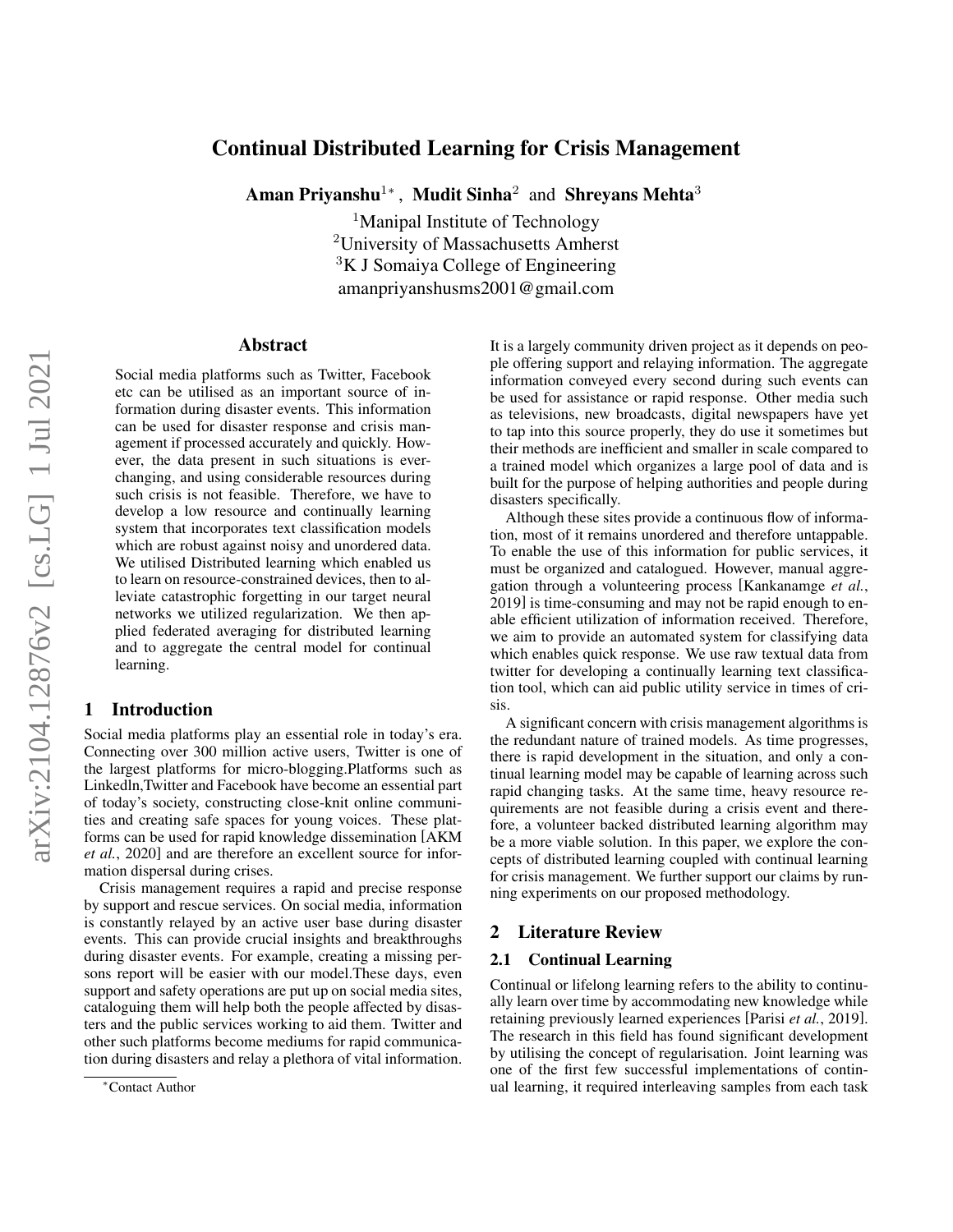[\[Caruana, 1997\]](#page-4-3). However, this methodology becomes increasingly cumbersome as the number of tasks increases or the types of samples increase. It also requires memory from previous tasks and data samples, making it more resource constraining.

This led to the development of Learning without Forgetting (LwF) [\[Li and Hoiem, 2017\]](#page-4-4), which required only newer samples for learning. Although similar to joint training, the method does not require old data or reference points; instead, it uses regularisation to compensate for the network forgetting an entire sequence of old data.

<span id="page-1-0"></span>
$$
Loss = \lambda_0 \mathcal{L}_{old} \left( Y_0, \hat{Y}_0 \right) + \mathcal{L}_{new} \left( Y_n, \hat{Y}_n \right) + R \left( \hat{\Theta}_s, \hat{\Theta}_0, \hat{\Theta}_{new} \right)
$$
(1)

By using Equation [1](#page-1-0) the model is able to retain the previous performance, learnt on the old tasks as well as continually learn and update for newer tasks.

#### 2.2 Federated Averaging

Konečný et al. proposed Federated Learning as a framework for distributed learning while securing data privacy [Konečný *et al.*[, 2016\]](#page-4-5). Over the last few years, numerous Federated Learning frameworks and architectures have been proposed for various problem statements, including computer vision [\[Phong](#page-4-6) *et al.*, 2018] and next-word prediction in mobile keyboards [\[Kairouz](#page-4-7) *et al.*, 2021]. It offers a practical solution to the drawbacks of distributed learning. Federated learning provides a convenient workaround and offers to solve collaborative learning problems optimally. One of the most efficient and straightforward means of deploying a Federated learning model is the Federated averaging algorithm. It locally updates client-weights and communicates the updated weights to a central server, which acts as an aggregator. Once aggregated here, the central server calculates the geometric mean over the received weights from different clients [\[McMahan](#page-4-8) *et al.*[, 2017\]](#page-4-8). Once the central model is trained over multiple local epochs and multiple aggregation steps, it achieves a significant enough performance for it to be deployed. We used this implementation of federated learning in our proposed methodology.

The combination of two independent branches can bring newfound implementation in various tasks. Here, we utilise both continual as well as distributed learning for information classification during a crisis. We empirically show that our methodology is robust against noisy data and is able to give a significant performance across its continual deployment.

## 3 Methodology

Recent advances in the field of distributed and continual learning have contributed vastly to the field of artificial intelligence. Our aim with this paper is to bring together these two technologies to provide immediate technological support for crisis management. Our proposed methodology employs Federated Averaging to classify tweets across different targets from different volunteers. The aim is to produce an efficient model that can be trained in a distributed fashion while employing some of the most substantial resources available in Natural Language Processing, namely, sentence encoders.

Unlike word embedders which are used to derive sentence inference, sentence encoders generally return a single embedding for the entire sentence. This allows us to take these embedding as an input for Local Client models. For federated model training, the weight updates are communicated to the central server at the end of the local training. This allows for faster convergence of the federated learning model.

During local training, we employ regularisation to prevent the network from forgetting as the model progresses through new tasks. This leads to a continual learning process allowing the model to update to the latest training sets.



Figure 1: Aggregation Step: Displays ideal procedure for aggregation, where multiple volunteers return their updated local models to the central server.

The algorithm begins by initializing a central model with trainable parameters or weights, which is then distributed across all client devices (here volunteer systems). Given the central server's initial model parameters, each device accesses its local data, consisting of the accumulated tweets. This data is then fed into a settled-on sentence encoder, which is used for feature extraction. This input data is then divided into fixed batches, and backpropagation is applied to each of them. For this step, we utilize a special regularized loss function. After iterating over all batches, the updated parameter values are sent to the central server for aggregation, and the whole process is repeated.

The integration of LwF(learning without forgetting) and federated averaging algorithm helps us to achieve our aim of producing a continual distributed learning model. We now study the results and performance of our proposed methodology.

## 4 Experiments

#### 4.1 Implementation Details

Our proposed methodology uses sentence embeddings to classify disaster-related tweets for aiding crisis management and recovery. The sentence embeddings allow sentences to be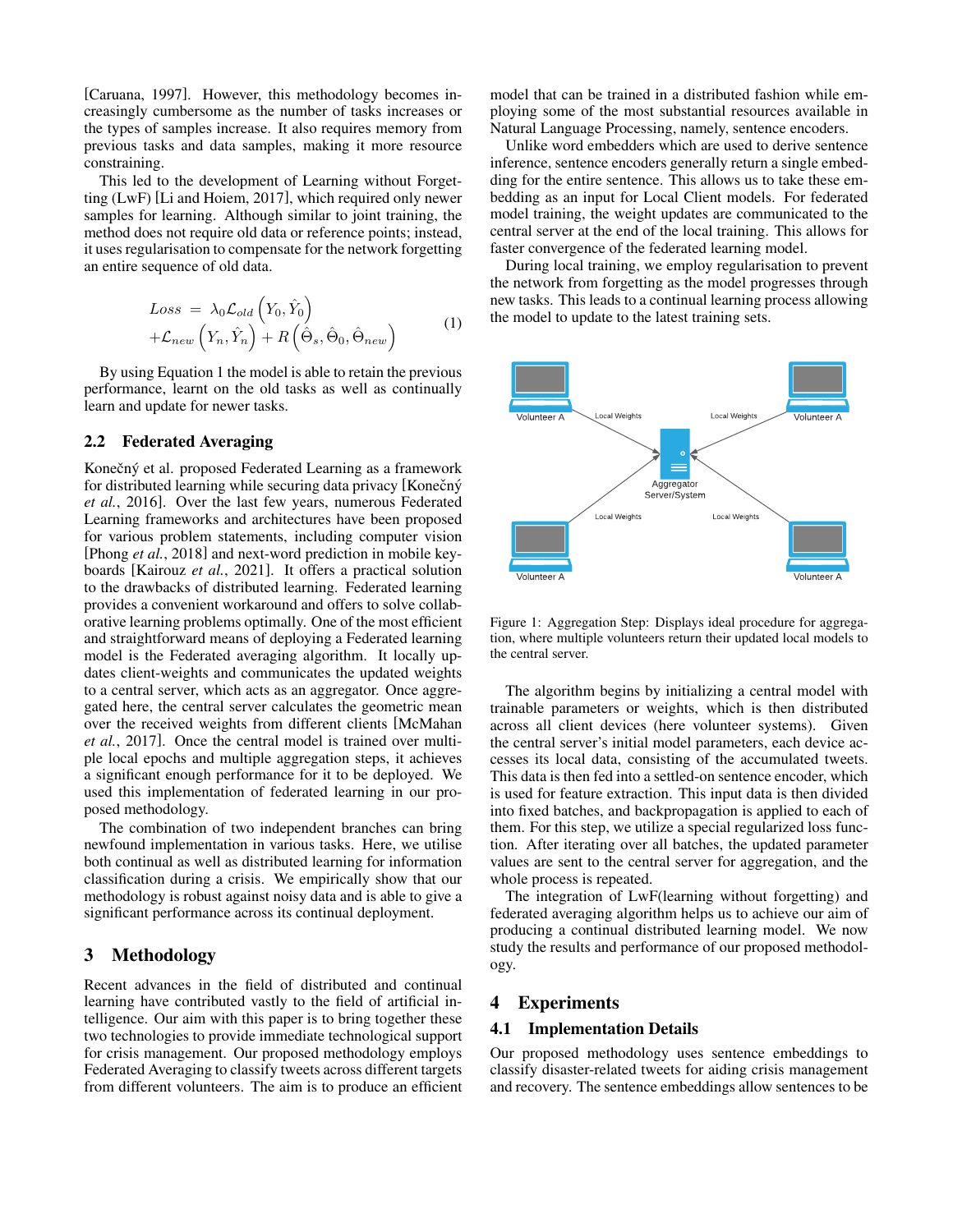<span id="page-2-0"></span>

| <b>Baselines</b>                                                   | <b>Training Accuracy</b> | <b>Test Accuracy</b> |
|--------------------------------------------------------------------|--------------------------|----------------------|
| Neural Network (Neither Federated Learning nor Continual Learning) | 82.057                   | 78.201               |
| With Continual Learning only                                       | 84.283                   | 76.211               |
| With Federated Learning only                                       | 79.157                   | 63.924               |

Table 1: The table displays the baseline results as developed across different algorithms.



Figure 2: Local Training: The models here are trained using locally available data, thereby making it computationally inexpensive. The loss function used here is defined in Equation [1](#page-1-0)

embedded in a context-aware manner, allowing any sequential classifiers to label our data correctly. We employ universal sentence encoder lite [Cer *et al.*[, 2018\]](#page-4-9) for extracting our features. This encoding model makes use of a deep averaging network (DAN) and then the features are passed through a feedforward deep neural network (DNN) to produce sentence embeddings. This deep neural network then maps the given sentences to a 512-dimensional vector.

Sentence encoders show significant improvements for contextual and intent-based classification of sentences, thereby increasing the performance of the textual classifiers. The features are extracted from Universal Sentence Encoders (USE) and then fed into a different fully connected neural architectures for learning.

Parameters in the model are optimized with respect to the binary cross-entropy loss coupled with regularization for lifelong learning as given by Equation [1.](#page-1-0)

Our analysis is aimed at finding the appropriate client distribution , while maintaining performance. As our model is trained in a distributed or federated fashion, we experimented with different number of clients, to find an adequate trade-off between model performance and number of clients. Since, the number of clients is inversely proportional to the computational intensity required for training, by finding the best trade-off we achieved the most optimal parameters. Then we employed our methodology for different network architectures, which allowed us to have more generalized results.

# 4.2 Dataset

The HumAID Twitter dataset consists of thousands of manually annotated tweets that have been collected during 19 major natural disaster events including earthquakes, hurricanes, wildfires, and floods, which occurred across the World between 2016 and 2019. [Alam *et al.*[, 2021\]](#page-4-10). For our analysis, we will be taking the 3 recent events, occurring between 2018 and 2019. The events are Cyclone Idai, Greece Wildfires and the Maryland Floods, which are each a different type of crisis. Utilizing the continual learning capacity of our methodology, we wish to display its learning capacity. The dataset used consists of over 6,000 tweets. We used the following distribution which was specified in the dataset ;631 tweets for validations set, 1229 tweets for testing and 4332 tweets for training.The tweets are distributed in 10 labels as given below ,

- caution and advice
- displaced people and evacuations
- infrastructure and utility damage
- injured or dead people
- missing or found people
- not humanitarian
- other relevant information
- requests or urgent needs
- rescue volunteering or donation effort
- sympathy and support

## 4.3 System Details

Our experiments were executed on a central server, the training process was implemented using the Federated Averaging algorithm. The client devices, were simulated on a single system, each simulated client device was trained parallelly, independent of each other. The system consisted of a device with 8GB RAM and GeForce GTX 1650, 4GB GPU. The proposed methodology is implemented using TensorFlow. The Adam optimizer updates the model parameters, with an initial learning rate of 0.001 [\[Kingma and Ba, 2017\]](#page-4-11). The batch size is fixed to 32 for all networks.

# 5 Results

The experiments were conducted keeping two major points in mind.

- 1. Model Complexity to Reduce Computational Overhead.
- 2. Number of Clients to Performance Trade-off.

In our experiments we validate and compare multiple hyper-parameters. For comparison we use baseline results as shown in Table [1.](#page-2-0) For our proposed methodology, we begin our analysis by evaluating models of different depth (number of layers) while keeping number of neurons constant. We defined models of  $depth \in [3, 5, 10, 15, 25]$ , which allowed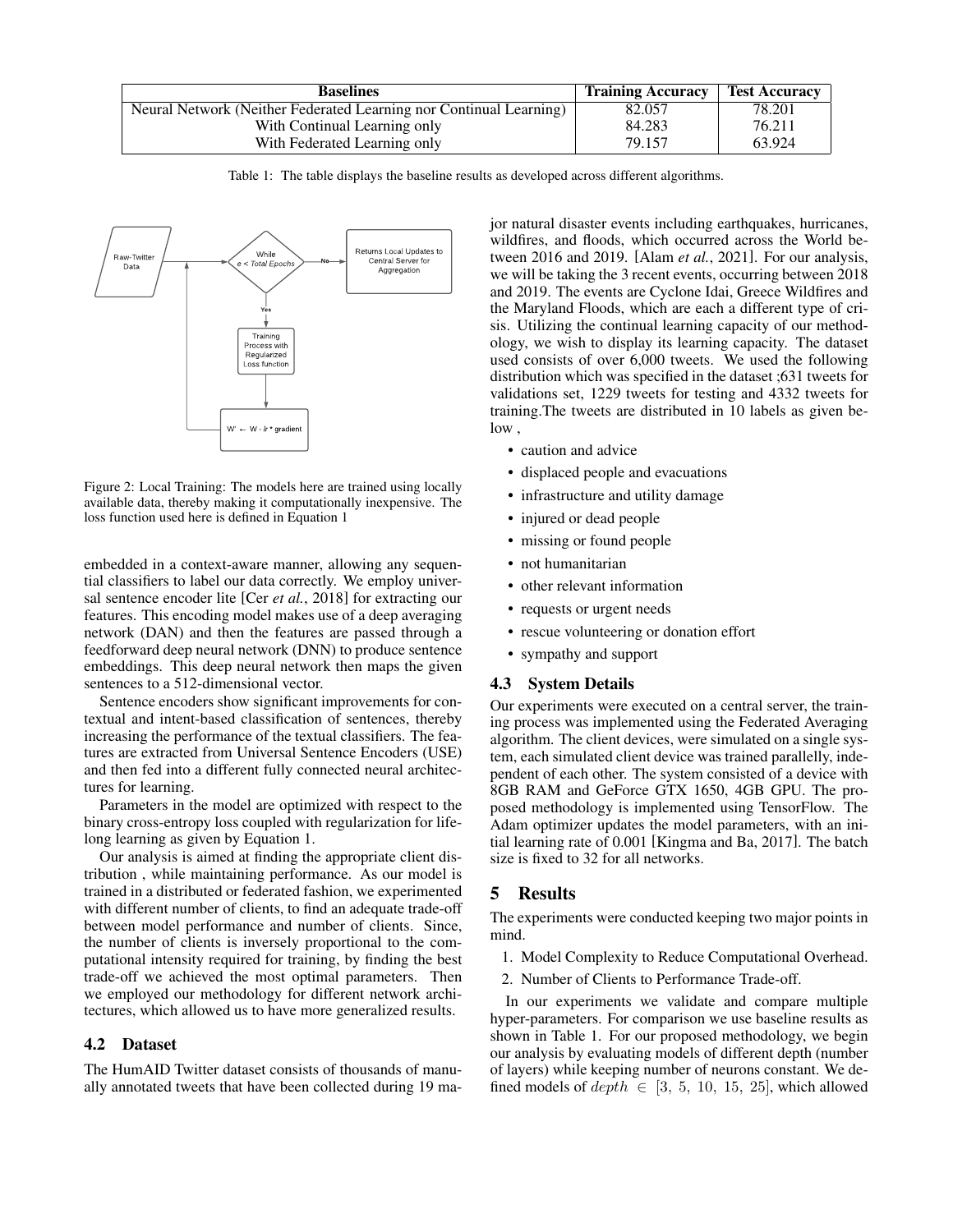<span id="page-3-2"></span>

Figure 3: The figure, shows the training progression across different catastrophic events. The above image conveys the continual learning property of our proposed methodology. We see the network is quicker to learn, once it has been trained on previous tasks.

us to have a varied sample size to query from, for evaluation. The models were trained in a centralized fashion, using the Adam optimizer. We ran each model for 50epochs and display their results in Table [2.](#page-3-0)

<span id="page-3-0"></span>

| Depth         | <b>Test Loss</b> | <b>Test Accuracy</b> |
|---------------|------------------|----------------------|
| $\mathcal{F}$ | 1.8979           | 71.5969              |
| 5             | 1.8726           | 72.7740              |
| 10            | 1.1226           | 80.5270              |
| 15            | 1.2255           | 78.8404              |
| 25            | 1.5781           | 74.62337             |

Table 2: The table displayed the results achieved by centralized baseline models on the entire dataset. We took the distribution available within the HumAID Twitter dataset for validation, training and testing allowing us to verify our models accurately.

We can see from our experimental results, that we are able to train a generalized network with a depth of 10 layers, each activated by the ReLU activation function which yields the most optimal results. Here, we have defined each layer with 100 neurons each. We finally feed the extracted features to the Softmax function layer, where it is computed into the probabilities of our labels. We can see from Table [2](#page-3-0) that the model learns uptil  $depth = 10$  after which it begins to overfit on the training set.

Having concluded the optimal depth and size of our network, we now begin describing the relation between number of clients and performance of our model. The federated averaging algorithm may suffer from performance loss, if data becomes Non-IID, i.e., Non-Independent and Identically Distributed Data, this may happen due to smaller data size. Therefore we look at Twitter's API which allows 15,000 tweets to be scraped in a window of 15 minutes. Hence, we only pick number of samples per client between 500 and 1500. samples per client  $\in$  [500, 1500]. Since, we have only 4,332 tweets in our training set, we range our analysis between [3, 9] clients.

As we've seen with a distributed learning system, reducing the number of divisions or distributions improves the neural network's performance. Our experiments show likewise, in our analysis presented in Table [3.](#page-3-1) These results are evaluated over 500 epochs per event, and their testing and training performance is measured by the cumulative mean of all three events.

<span id="page-3-1"></span>

| Number of      | <b>Training</b> | <b>Test Accu-</b> |
|----------------|-----------------|-------------------|
| <b>Clients</b> | Accuracy        | racy              |
| 3              | 86.493          | 77.265            |
| 5              | 84.147          | 74.932            |
|                | 83.033          | 70.033            |
| Q              | 81.485          | 66.362            |

Table 3: The table displays the trade-off between number of clients and network performance.

The results show a distinctive relation between client sample size and model overfitting. We can see, as the number of clients increases, sample size decreases which results in network overfitting. Therefore, fewer albeit distributed number of clients may results in better deployment. Two methods to combat such overfitting is:

- 1. Transfer Learning
- 2. Increasing Local Data Size.

The training progression over the course of three crisis, i.e.,